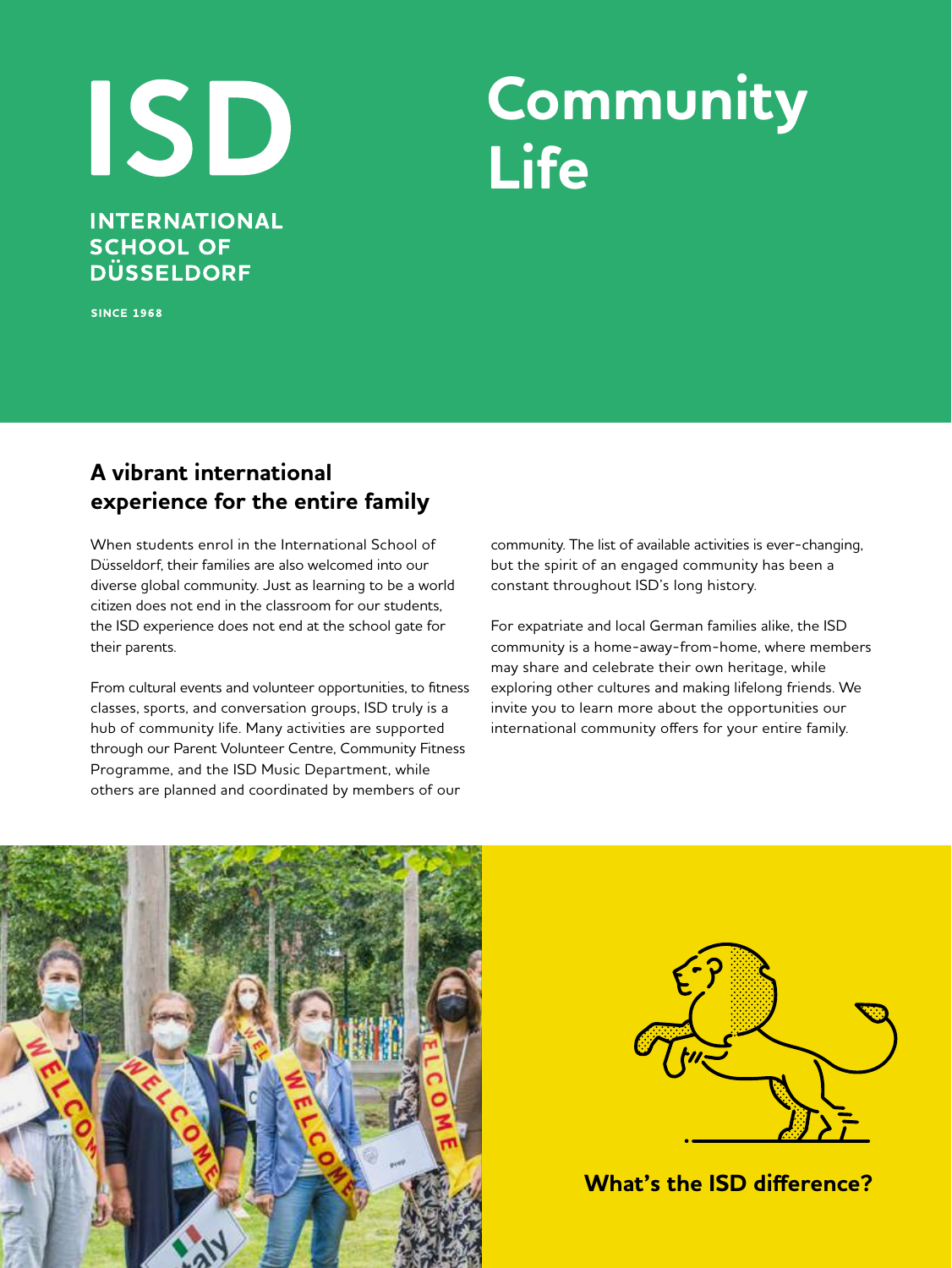## **Parent Volunteer Centre <b>Community Events**

"When you visit ISD, you may be forgiven for thinking that there is a large number of 'mature students' on the ISD campus," says Louise Mather, ISD's Parent Volunteer Coordinator. "Such is the outreach of our parent volunteers – volunteers are quite simply part of the fabric of life at ISD."

ISD parents share their time and talent in a diverse array of activities that support the school and the wider community. Volunteers welcome new families and share cultural traditions with the community, support the arts, sports, and academics, mentor students, and contribute immensely to our many community events. Volunteers enjoy many rewards from being an active part of the ISD community: new skills, a more international perspective, a sense of community, and a host of friendships that continue long after their time at ISD is over.

### **Community Fitness Programme**

ISD offers its students the most robust sports and activities programme of any international school in the region. Based on the strength of this programme, we are also able to invite ISD parents and staff to pursue passions and try new things.

Our adult offerings include ballet, touch rugby, fitness training, soccer, yoga, beach volleyball, and more. These popular programmes continue to evolve, to grow rapidly, with new activities added regularly.

## **Community Music Programme**

ISD welcomes enthusiastic musicians to join in the fun of the music programme through its community groups, which are open to ISD parents, staff, and advanced students. Each of the groups – ISD Singers, ISD Jazz, and Community Band – gives its members the opportunity to make music in a welcoming environment and to perform at school concerts and events.

Throughout the school year, the ISD community enjoys a variety of events, most of which have been part of the ISD heritage for many years. They are planned and produced by students, staff, and many parent volunteers, and they all reflect the rich diversity and multiculturalism of the ISD community.

#### **Welcome Back Picnic**

This annual event takes place a few weeks into each new school year, bringing the community together after the long summer break. This is a great opportunity for new families to make friends and become connected within our community.

#### **World Citizenship Night**

This event benefits the many service projects supported by ISD students, and is widely referred to as our "variety show of the year". Students and staff sing, play instruments, dance, and share their diverse talents, while guests enjoy foods from around the world and gain awareness of the important projects ISD students are supporting.

#### **Festivals**

Festivals are a firm favourite with students, faculty, staff, and parents alike. These seasonal events are created by sharing national cultural traditions with the students through fun activities and crafts.

#### **International Fest**

Our largest community gathering takes place annually, and has been an important ISD tradition since 1980. The Fest is eagerly anticipated by students, staff, parents, alumni, and neighbors from the surrounding community. Nearly 2000 visitors come to ISD to celebrate the rich diversity of cultures from which we come, while enjoying a uniquely international melting pot of flavours, sights and sounds.



**Louise Mather,** Volunteer Coordinator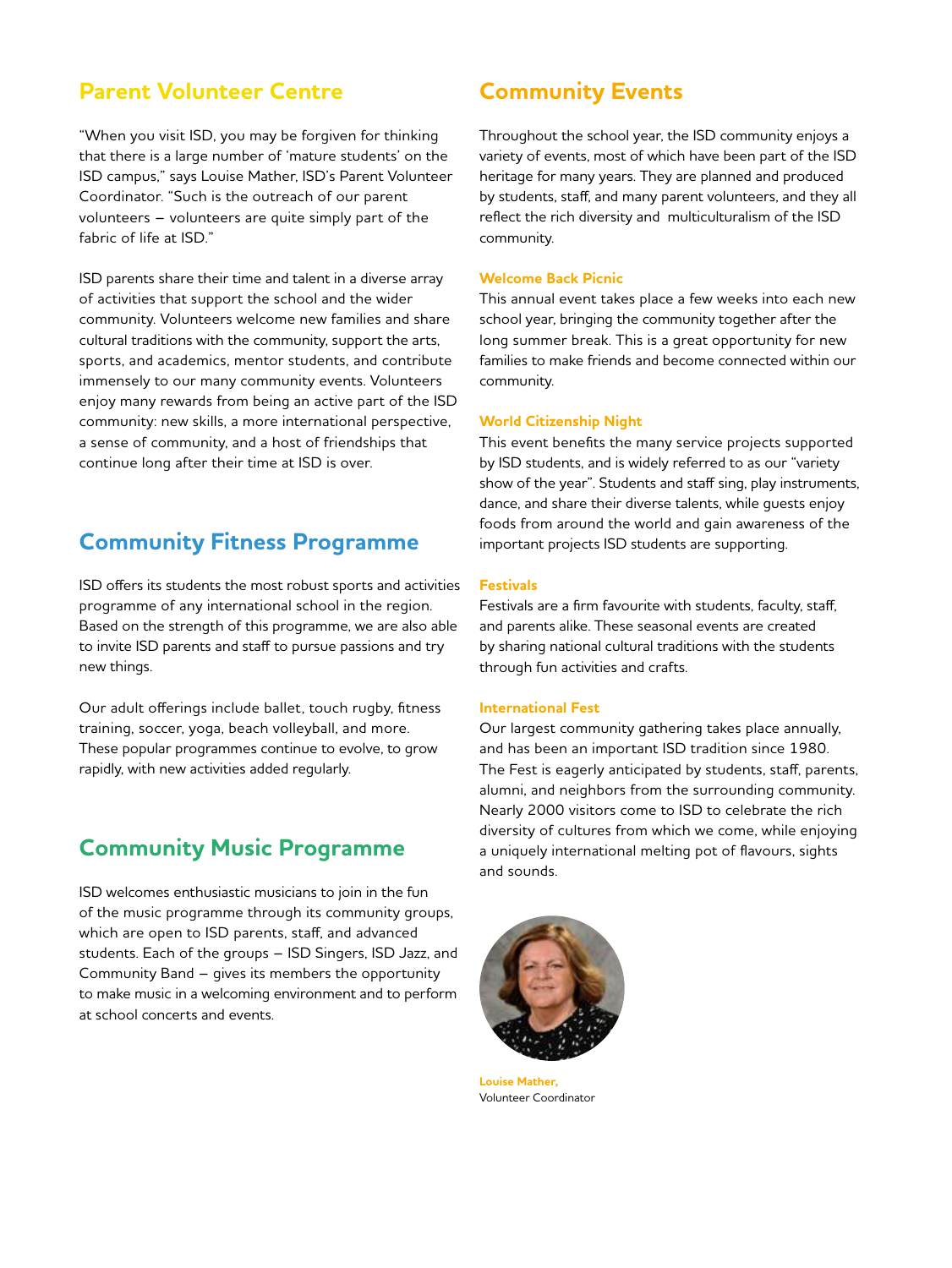



- **Adult Badminton Adult Ballet Beach Volleyball Community Band Community Service Projects English & German Classes English Conversation Festivals Fitness Training Friends of the Arts**
- **German Conversation Grade Level Parents International Markets ISD Annual Fund ISD Jazz ISD Roar ISD Singers ES Library Lions Club Mentoring**
- **Muay Thai Adult Soccer School Store Adult Touch Rugby Tuesday Morning Club Welcome Committee Wonderful Wednesdays Yoga Zumba**

## **Our diverse international community**